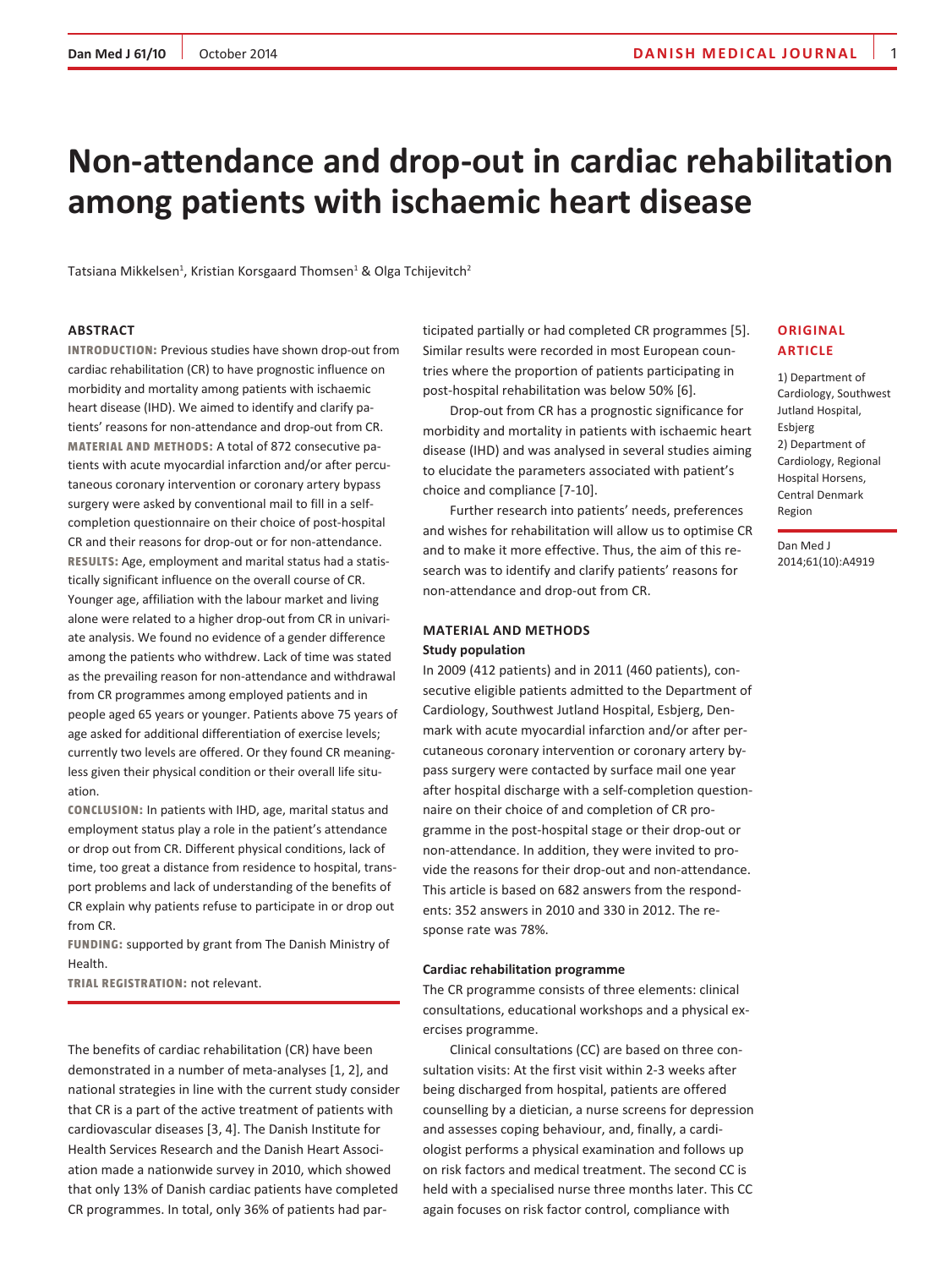## **TablE 1**

Patient characteristics and choice of cardiac rehabilitation in 2009 and 2011.

|                                                                                                | $2009(n = 352)$ | $2011(n = 330)$ | p-value     |
|------------------------------------------------------------------------------------------------|-----------------|-----------------|-------------|
| Age, mean ± standard deviation, yrs                                                            | $67.0 \pm 11.1$ | $67.5 \pm 10.6$ | > 0.05      |
| Gender, %                                                                                      |                 |                 |             |
| Women                                                                                          | 31.8            | 28.7            | > 0.05      |
| Men                                                                                            | 68.2            | 71.3            | > 0.05      |
| Labour market situation, %                                                                     |                 |                 |             |
| Employed                                                                                       | 23              | 25              | > 0.05      |
| Retired                                                                                        | 61              | 55              | > 0.05      |
| Early retirement programme                                                                     | $\overline{4}$  | 5               | > 0.05      |
| Early retirement pension with disability                                                       | $\overline{7}$  | 9               | > 0.05      |
| Other                                                                                          | 5               | 6               | > 0.05      |
| Family status                                                                                  |                 |                 |             |
| Living alone                                                                                   | 23              | 25              | > 0.05      |
| Living with a partner                                                                          | 72              | 70              | > 0.05      |
| Patients choice of cardiac rehabilitation, %                                                   |                 |                 |             |
| Entire offer                                                                                   | 46              | 44              | > 0.05      |
| Clinical controls, patient education, physical<br>exercise programme at the hospital only      | $=$ a           | 14              |             |
| Clinical controls only                                                                         | 18              | 10              | ${}_{0.01}$ |
| Clinical controls, physical exercise programme<br>at the hospital and in the municipal centres | 22              | 21              | > 0.05      |
| Clinical controls and patient education                                                        | 6               | 8               | > 0.05      |
| Other                                                                                          | $\mathbf{1}$    | $\Omega$        |             |
| Complete refusal of all parts of the programme                                                 | 6               | $\overline{2}$  | ${}_{0.01}$ |
| Not invited                                                                                    | $\mathbf{1}$    | $\mathbf{1}$    | > 0.05      |
| a) Not asked in 2009.                                                                          |                 |                 |             |

## **TablE 2**

Reasons for non-attendance and drop-out from cardiac rehabilitation among patients meeting the inclusion criteria in 2009 and 2011. The values are %.

|                                      | 2009<br>$(n = 352)$ | 2011<br>$(n = 330)$ |
|--------------------------------------|---------------------|---------------------|
| Unnecessary                          | 5                   | 10                  |
| Time problem                         | 10                  | 12                  |
| Inadequate physical form             |                     |                     |
| Too demanding                        | 11                  | 5                   |
| Too easy                             |                     | 5                   |
| Dissatisfaction with the programme   | $\mathcal{P}$       | $\Delta$            |
| Transport problem                    | $\overline{4}$      | $\Delta$            |
| Long distance from residence         |                     |                     |
| To the hospital                      | 7                   | 5                   |
| To the municipality training centres |                     | $\Delta$            |
| Other reasons                        | $\overline{7}$      | $\overline{4}$      |

medical treatment, symptoms and coping behaviour. One year after the hospitalisation, the patient is invited to the final CC with the nurse and the doctor.

Educational workshops for patients and relatives are offered as three meetings held at two-week intervals, each lasting 90 minutes and focusing on IHD development, prevention and coping with a chronic illness.

The physical exercise programme is tailored to fit the patient's needs and physical condition, assessed by either a treadmill test or a six-minute walking test. For

the physical exercises, patients are allocated to one of two teams with different intensities, each of which are supervised by physiotherapists and a nurse. The programme consists of one hour of training twice a week for six weeks in hospital immediately followed by 2-8 weeks in the municipal centres, depending on the patients' needs. Before the second stage of the study in 2011, CR underwent some reorganisation and as a result patient stratification was introduced based on patient functions and self-care ability, co-morbidity and the disease complexity according to national Danish recommendations for patient rehabilitation programmes [11, 12]. A nurse coordinator was employed to serve as a contact for patients during CR.

#### **Questionnaire**

All 872 eligible patients were contacted by post with the questionnaire. Patients were asked about their choice of rehabilitation and whether they had completed the selected CR. In case of drop-out before the scheduled time, the patients were invited to specify at which stage they had dropped out. The patients were asked about reasons and causes for their drop-out or non-attendance to the entire CR or their partial attendance to the CR and were provided with several answer options that were considered as possible reasons for drop-out or nonattendance to the CR. The answer options provided were as follows: the offer was unnecessary, the offer did not fit my schedule or the offer did not fit my physical condition (in the 2011 survey, this option was made more precise with the wording: "too easy and too demanding"), dissatisfaction with CR, transportation issues, long distance to/from residence. The respondents were also provided with an option to indicate their own reasons for their drop-out or non-attendance from the CR, which were recorded as "Other reasons".

#### **Statistical analysis**

The results of the analysis are represented as absolute data and/or as percentages. Clinical variables were displayed as means and standard deviations. Qualitative variables for the choice, the drop-out from or non-attendance to the rehabilitation programme were compared using the  $\chi^2$ -test or the Fisher's exact test for small sample sizes with a significance level of p < 0.05. The statistical analysis was conducted using STATA 11 software.

*Trial registration*: not relevant.

## **Results**

### **Patient population**

There was no significant difference in age, gender, labour market affiliation or family status among patients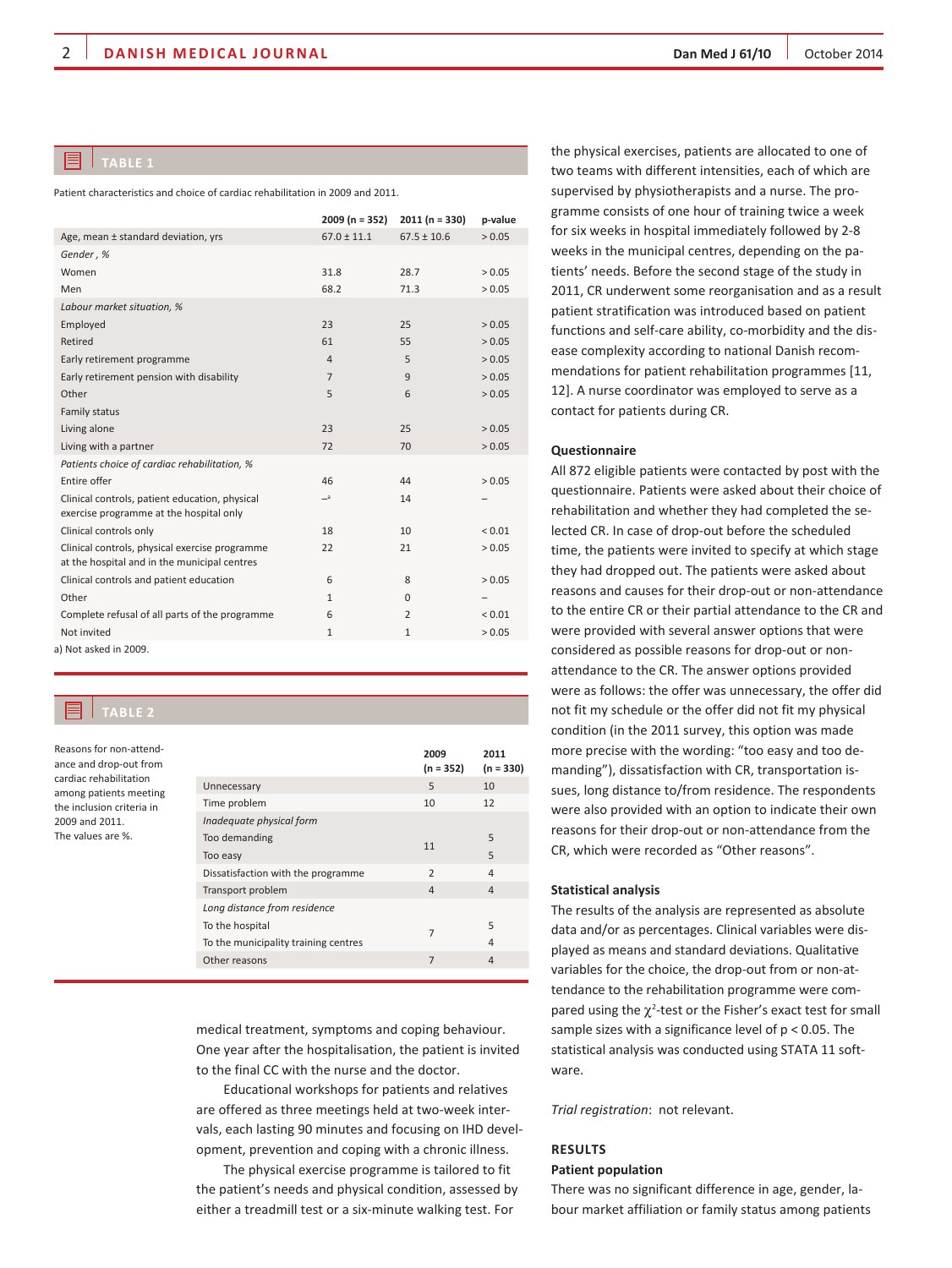in 2009 and 2011. **Table 1** summarises the patients' choice of CR.

#### **Patient drop-out from cardiac rehabilitation**

In all, 50% of the respondents indicated that they had completely implemented the chosen CR. The analysis of drop-out from CR showed physical exercises to have the highest discontinuation rate: 21% of all respondents in 2009. For 2011, the separate evaluation of the training in the hospital and subsequently in the municipal centres showed that 13% withdrew from the first stage of training in the hospital and an additional 22% from the last stage. A lower discontinuation rate was observed for patient education on IHD development (12% in 2009 and 8% in 2011), and the lowest discontinuation rate observed for the clinical controls (3% both in 2009 and 2011). There was no significant gender difference in the discontinuation rate for any part of the CR.

The analysis among patients with and without affiliation to the labour market, respectively, showed that working patients discontinue physical exercises more frequently than non-working patients. 24% of eligible working patients withdrew from training in 2009 versus 20% among patients with no labour market affiliation. This finding, however, was not statistically significant (ns). However, in a separate analysis of drop-out from physical exercises in the hospital and subsequently in the municipal centres in 2011, a significant drop-out from training in the municipal system was registered among patients with an affiliation to the labour market: 32% against 19% (p = 0.01).

Analysis of age differences showed that patients aged 50 or younger in the 2009 cohort had discontinued their clinical controls more frequently: 9% versus 2%, p < 0.05. In the 2011 cohort, patients aged 65 years and younger had a higher rate of drop-out incidences from patient education on IHD development: 12% versus 6% with p < 0.05. This age group also showed a higher prevalence in the number of drop-outs from physical exercises both in the hospital (18% versus 10% (p < 0.05)) and in the municipal system:  $30\%$  versus  $17\%$  (p < 0.05).

In addition, we analysed the group of patients who rejected the entire CR. The study in 2009 showed that the majority (78%) lived alone. Yet, despite this, the mean age, the male-female ratio and affiliation to the labour market were identical. In the second stage of the study performed in 2011 after introducing a coordinator who contacted non-participants, living alone was no longer an independent predictor for non-participation.

## **Reasons for non-attendance and drop-out from the rehabilitation programme**

The cumulated analysis of the reasons for dropping out partially or completely from CR among all the enrolled

patients in both 2009 and 2011 shows that the most frequently stated reasons were time issues and inadequate physical training programmes given the patient's physical condition. In 2011, the latter reason was specified as too low intensity or too high intensity relative to the patient's level. In addition, 10% of respondents in 2011 found that the rehabilitation programme was unnecessary (**Table 2**). Other reasons that were identified and stated in the questionnaire are as follows: psychological problems, co-morbidity, return to the labour market and lack of a tailored physical rehabilitation programme, even though two levels were available.

In 2009, women rated the reason *long distance to place of residence* higher than men did (12% versus 5% in men, respectively, p < 0.05). Correspondingly, women rated transport problems higher than men did (6% and 2%, respectively, p < 0.05). However, this trend was not confirmed in 2011.

Female patients pointed out more frequently *inadequate physical condition* as a reason for non-attendance (14% against 10%, though without reaching statistical significance,  $p > 0.05$ ) in the study in 2009. By defining the training level as being either too demanding or too easy in the second stage of the study in 2011, it was recorded that 8% of male patients rated the intensity of the physical exercise programme as too easy, versus 0% among women.

The analysis of patients with and without affiliation to the labour market has demonstrated that in both stages the prevailing contributing factor associated with non-adherence and drop-out from CR among working patients was lack of time (23% versus 6%, p < 0.05 in 2009 and 32% versus 5% in 2011, p < 0.001). Time issues were the crucial reason for patients in the younger age groups: 25% of the patients who were 50 years or younger and 12% of patients aged 51-65 years in the 2009 survey. Furthermore, in 2011, this reason was seen as the prevailing one among patients in the younger age groups: 23% of patients aged 50 and younger and 18% in the 51-65 years age group mentioned this as a reason. Patients in the group aged 76 years or above pointed to the inadequate training level compared with their own physical condition as the main cause of non-attendance and drop-out (16% in 2009 and 11% in 2011).

In our analysis, we also investigated patients with different marital statuses and established that patients who live alone demonstrate poor rates of adherence and see too long distance from their residence as the main obstacle (11% against 6% in 2009 and 11% against 3% in 2011, p < 0.05).

#### **Discussion**

A total of 50% of our respondents maintained attendance in the chosen CR programme after their discharge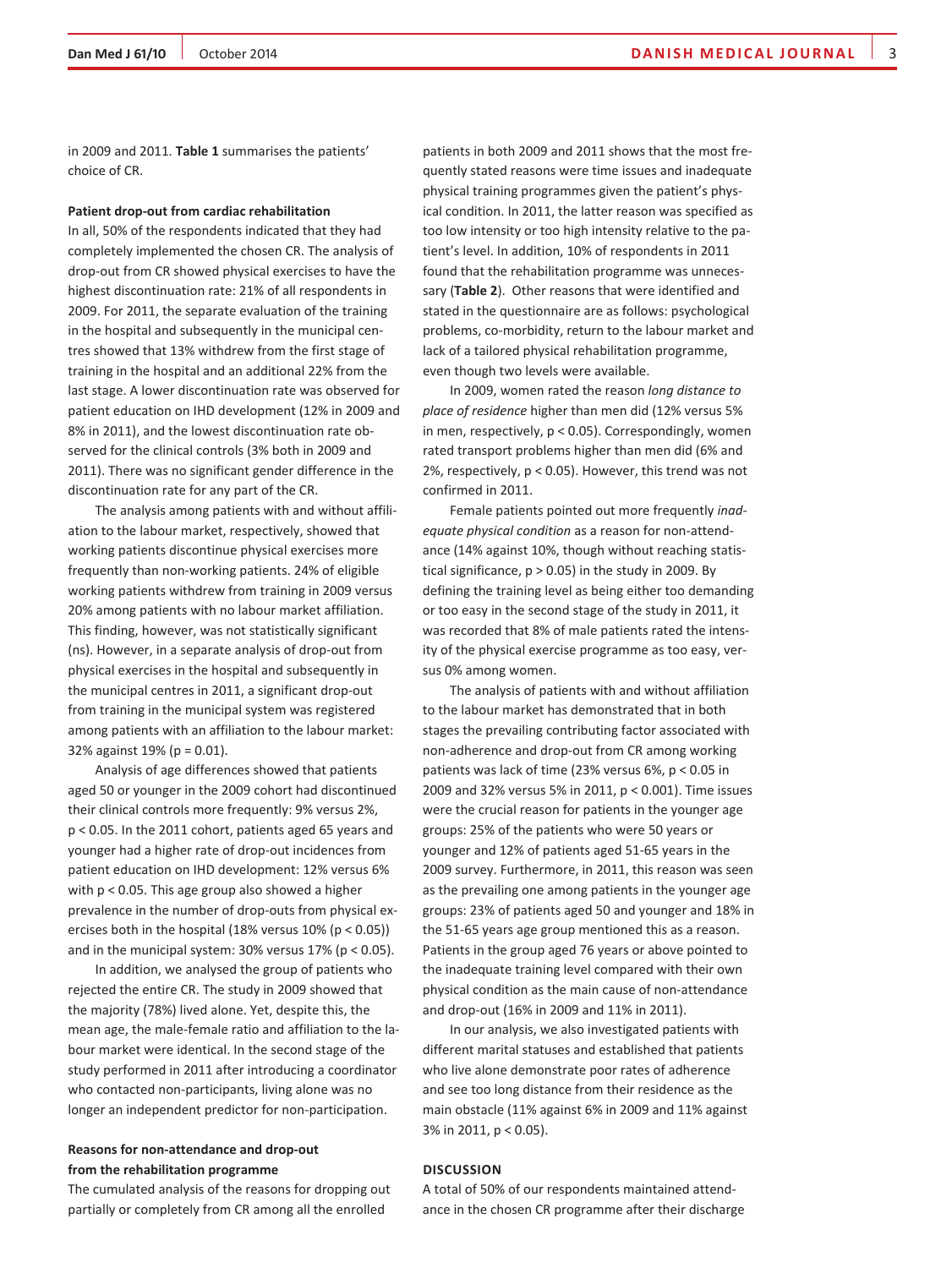Physical exercises as part of cardiac rehabilitation had the highest discontinuation rate among patients with ischaemic heart disease.



from hospital. Our findings indicate that the majority of drop-outs occur in physical training, and that the lowest rates of adherence were observed in the last stage of the physical exercises programme in the community setting. The CC element of CR was associated with the lowest drop-out rate.

Age and employment were identified as having a statistically significant influence on the overall course of CR. Patients aged 65 years or younger tend to withdraw from clinical controls more and also to participate less in teaching aiming to improve their understanding of IHD development and in physical training. In agreement with previous retrospective studies, this research has established a correlation between young age and drop-out from CR [13, 14]. Working patients are more inclined to withdraw from the last stage of training in the municipality setting, probably because they return to work. Availability of home-based programmes could provide an opportunity to widen access to and participation in CR as demonstrated in the Birmingham Rehabilitation Uptake Maximisation study [15].

We found no evidence of a gender difference among the patients who withdrew during CR.

Our study has demonstrated that family status has a significant impact on a patient's participation in CR. In the previously published studies, it was seen that patients who live alone have a higher risk of dropping out from CR [16]. Indeed, this trend was obvious in the first stage of our study in 2009: persons living alone had the highest rate of rejecting the entire CR offer. However, this difference disappeared after the reorganisation of CR with patient risk stratification and direct active contact to non-attenders at outpatient controls.

A key to improving the participation in CR programmes lies in the identification of barriers to participation and adherence to rehabilitation programmes and their customisation to the patient's individual needs. As described in the analysis of patients' barriers and reasons for non-attendance and withdrawal from CR, time issues and perhaps a perception of inadequate training in terms of the patient's individual physical condition

were frequent reasons for non-participation in the analysis of all enrolled patients.

A significant difference was seen in the main reasons for non-attendance and withdrawal from CR among employed patients, patients from different age groups and patients with different family status. No gender differences were demonstrated. Lack of time was the prevailing reason for non-attendance and withdrawal from CR among employed patients and among patients aged 65 years or younger. This could, to some extent, be countered by offering CR outside normal working hours.

 For the elderly patients aged 76 years or more, we recommend the introduction of an assessment of patient's physical condition and of the adequacy of the physical exercises as well as of any lack of understanding on the part of the patient of the benefits of CR. Furthermore, to improve participation in CR among patients with poor self-efficacy and those living alone, it is advisable to make the efforts of health-care staff more efficient and to maintain a more active contact with patients during CR.

#### **Conclusion**

Based on the results of the present study, it can be concluded that factors such as age, family status and employment play a crucial role for a successful CR process in patients with IHD. Factors such as young age, employment status and living without a partner affect the patient's decision to attend or withdraw from CR.

Time issues, lack of understanding of the benefits of rehabilitation, varying physical conditions, and distance or transport problems could be regarded as reasons for non-attendance or drop-out from CR. Reasons for nonattendance or dropout from rehabilitation programmes vary across to different patient groups and depend on the patient's age, employment and family relationships.

To ensure the best possible rehabilitation and to improve patients´ participation in CR, the CR programmes should be customised to patients' needs of various patient groups in terms of their age, social and family status.

**Correspondence:** *Tatsiana Mikkelsen,* Stensballe Atrandvej 86 D, 8700 Horsens, Denmark. E-mail: tanja.mikkelsen@hotmail.com **Accepted:** 4 August 2014

**CONFLICTS OF INTEREST:** Disclosure forms provided by the authors are available with the full text of this article at www.danmedj.dk. **Acknowledgements:** The Danish Ministry of Health.

#### **Literature**

- 1. Taylor RS, Brown A, Ebrahim S et al. Exercise-based rehabilitation for patients with coronary heart disease: systematic review and meta-analysis of randomized controlled trials. Am J Med 2004;116:682-92.
- 2. Clark AM, Hartling L, Vandermeer B et al. Meta-analysis: secondary prevention programs for patients with coronary artery disease. Ann Intern Med 2005;143:659-72.
- 3. Forløbsprogram for kronisk hjertesygdom i Region Syddanmark, April 2010. www.regionsyddanmark.dk/dwn111461 (17 Jan 2014).
- 4. Vejledning om hjerterehabilitering på sygehuse 2004. www.sst.dk/publ/ Publ2004/ Vejl\_hjerterehab.pdf (17 Jan 2014).
- 5. Hjertepatienters brug og oplevelse af rehabilitering 2010.